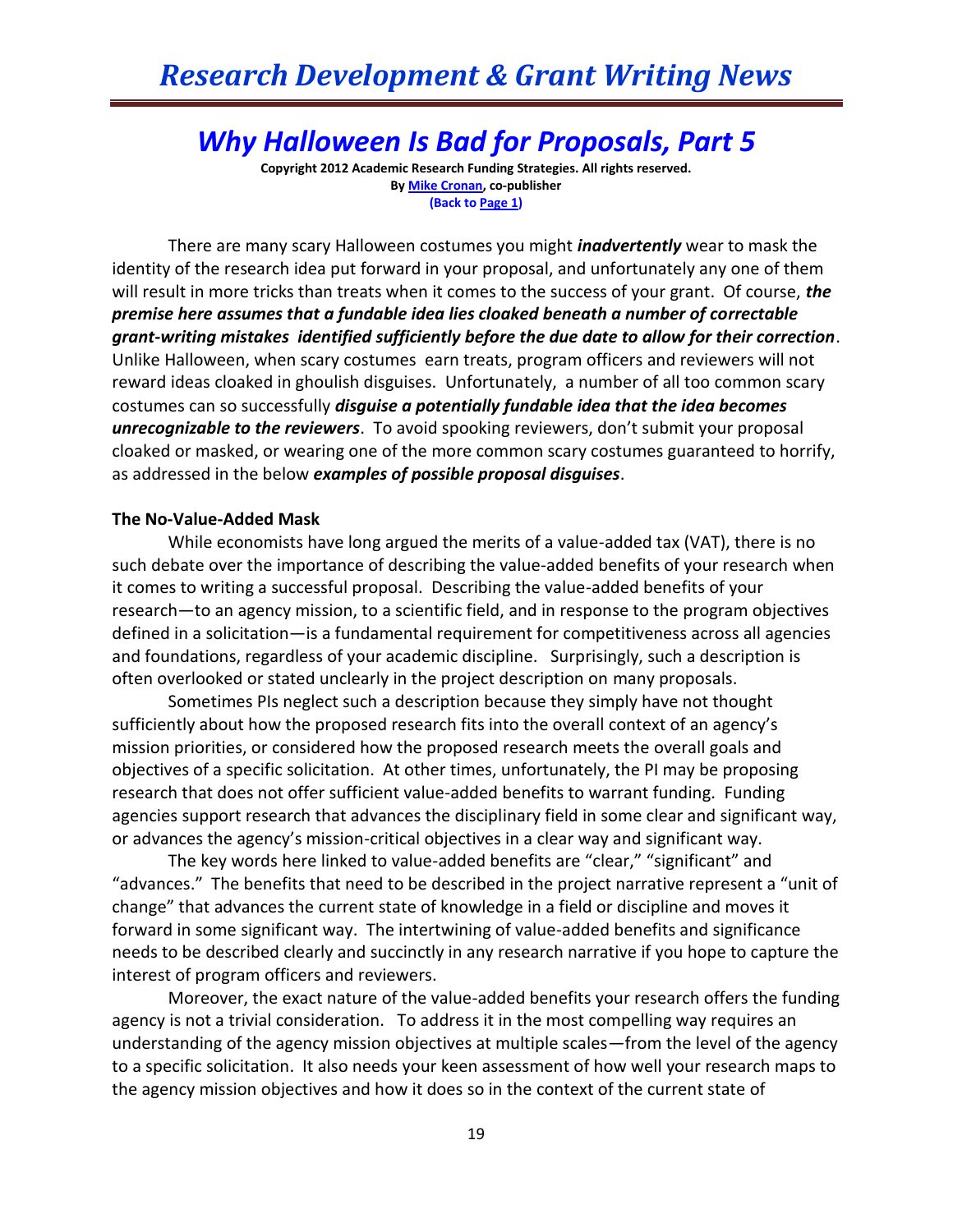knowledge in the field. Your ability to capture these multiple contexts and weave a compelling narrative statement describing how your proposed research brings value-added benefits to the funding agency will be a key factor in the success of your proposal.

## **The Overly Ambitious Disguise**

While it is common during presidential election years to hear politicians promise the equivalent of "free beer and wide roads" on every conceivable political topic of potential interest to voters, it is not a good strategy when it comes to crafting a research narrative that you hope will impress program officers and reviewers sufficiently for them to recommend funding. They are a critical audience with sufficient experience to distinguish between what you hope to do and what you can realistically accomplish given the constraints on your time, resources, and expertise.

The overly ambitious project description is a fairly common reason for denying funding to proposals, particularly those submitted by more junior investigators whose earnest enthusiasm may charm reviewers but finally requires them to recommend against funding, with perhaps the suggestion to resubmit a more realistic proposal in the next grant cycle. The education and outreach component of an NSF CAREER proposal, for example, often tempts new investigators to overreach, while others may overreach in the proposal research plan.

In any proposal, however, getting this balance right is critical. If you submit a proposal in which the research narrative seems to suffer from inflationary promises that are out of balance with your budget, current and pending support, resources, expertise, and teaching obligations, among other constraints, you will likely not be funded. Be realistic in what you can and cannot accomplish within the constraints that set your operational boundaries, and then reflect that in your project narrative. Reviewers don't fund promises; they fund promises that can be kept.

### **The Solipsist Disguise**

While solipsism is largely dismissed as a frivolous philosophical notion best left to late night discussions in bars bordering college campuses, it does, nonetheless, occasionally manifest itself in proposal narratives. Like its philosophical counterpart, the solipsistic project description is self-absorbed and apparently oblivious to the external reality of an audience, i.e., program officers and reviewers, that will pass judgment on the proposal.

The PIs of self-absorbed project narratives typically make several fatal mistakes, all in some way related to an inability to place their ideas in the proper context, specifically, advancing the research and mission-critical objectives of the funding agency. These narrative flaws include ignoring or attempting to circumvent the mission objectives of the sponsoring agency in the mistaken belief that the PI's ideas are so important they should be funded whether or not they respond to the agency's research requirements; ignoring or appearing to be unaware or indifferent to the fact that successful project narratives are written with an audience in mind—program officers and reviewers, who must be convinced of the significance and value-added benefits to funding the proposed research; and ignoring the need to write a research narrative that is easily read, responsive to the specifics of the solicitation, and accessible to program officers and reviewers in making their funding decision. The bottom line